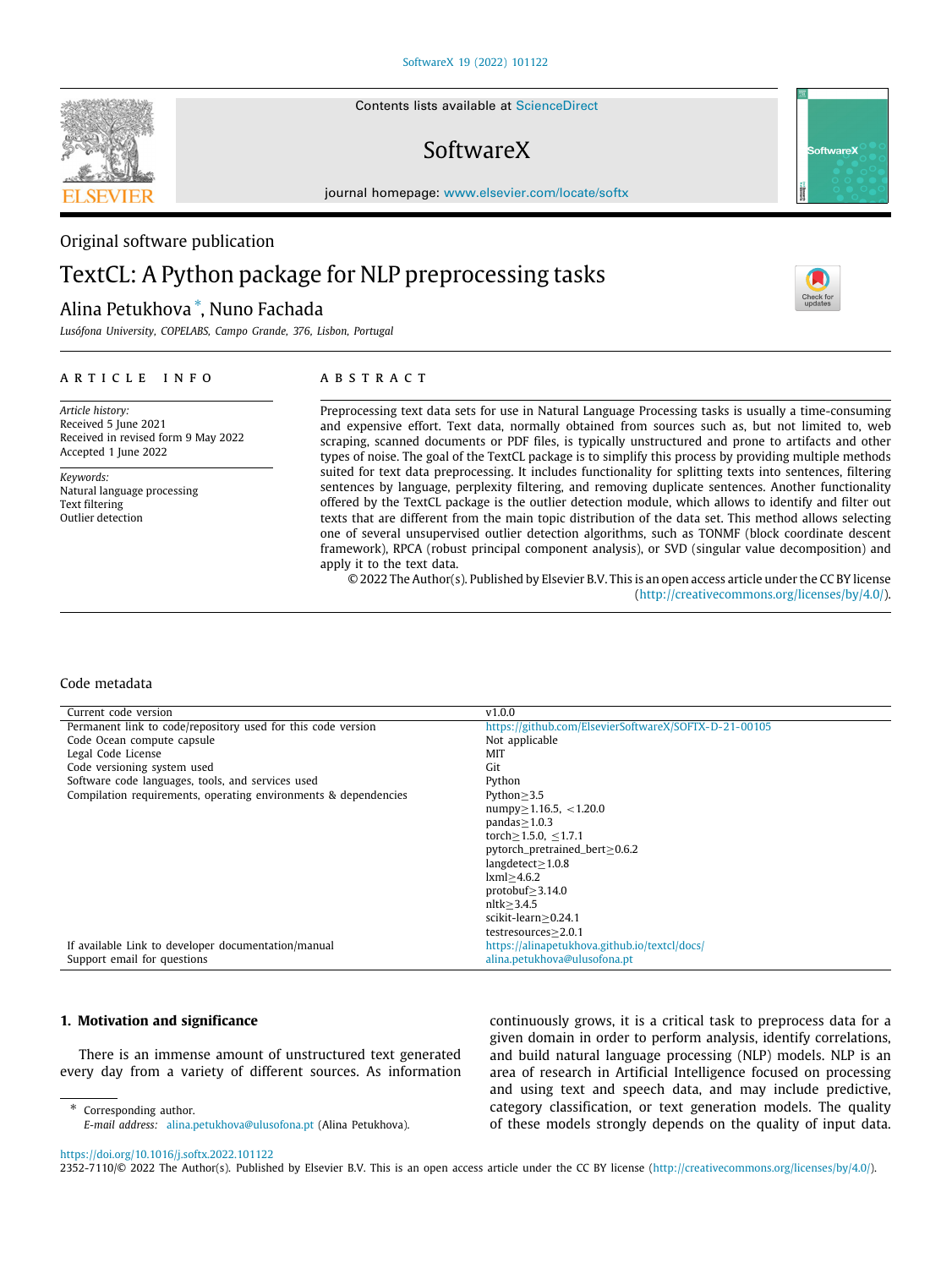There are a few common flaws that can be seen in raw text depending on the way it was obtained. If data comes from an optical character recognition (OCR) platform, tables and columns are typically not processed correctly and may add noise to the models. Additionally, some parts of large text scopes may contain sentences from languages other than the target language of the model. In real-world data, derived from a number of sources, texts may contain duplicate content due to the use of templates or reuse of the same content blocks. For text generation tasks, content duplication can cause model overfitting, and this must be considered in the preprocessing pipeline.

The most commonly used library for text preprocessing is spaCy [\[1\]](#page-5-0). It is an open-source library for text preprocessing. The most common functions used in the library are tokenization, lemmatization, part-of-speech tagging, entity recognition, punctuations, and stopword removal. Another commonly used library for text preprocessing is NLTK (Natural Language Toolkit) [[2\]](#page-5-1). In general, spaCy is faster and more efficient than NLTK [[3\]](#page-5-2). However, spaCy does not include pre-created models for some applications, such as sentiment analysis, which is typically easier to perform with NLTK. TextCl extends the functionality of spaCy by including functions for filtering sentences by language, perplexity filtering, removal of duplicate sentences, and outlier detection.

Another important problem to consider during text preprocessing is data distribution. In unstructured text data sets, there are often cases where documents do not belong to the main topic of the text. For example, a scientific article in a political news data set, or a fax cover sheet mixed with medical records. These are examples of outliers in the data distribution, and it is very useful to be able to detect them and filter them out of the main text scope in an unsupervised fashion.

A number of Python packages for outlier detection are available, for example PyOD [[4\]](#page-5-3), PyNomaly [\[5](#page-5-4)], and alibi-detect [[6](#page-5-5)]. PyOD package contains 40 outlier detection algorithms, with the support of recent algorithms like ECOD [\[7\]](#page-5-6). PyNomaly is based on the LoOP (Local Outlier Probabilities) method [\[8](#page-5-7)], with scores normalized to the range 0–1. Both PyOD and PyNomaly do not support text data as an input. Alibi-detect focuses on outlier, adversarial, and drift detection, supporting 25 different algorithms. Although, it could be used for unstructured data such as images or text, there is no support for outlier detection for text data. TextCL was developed to fill this niche, offering several algorithms for detecting outliers specifically in text data, namely TONMF, RPCA and SVD.

More generally, the goal of TextCL is to address text preprocessing problems, offering Python implementations of several existing algorithms for language filtering, similarity filtering, perplexity filtering, and outlier detection in one library.

#### **2. Software description**

#### *2.1. Software architecture*

TextCL is written in Python 3 and provides algorithms and functions to accomplish common preprocessing and outlier detection steps for text data sets. It follows a procedural programming style, and the provided functions are organized as shown in [Fig.](#page-2-0) [1](#page-2-0). Functions are defined at a high level, enabling users to take advantage of several methods for text preparation and investigate the best parameters for a given text data set. The code is developed on top of well-established Python libraries, such as numpy [\[9\]](#page-5-8), sklearn [[10\]](#page-5-9), and pandas [[11](#page-5-10)], while integrating modern libraries specialized in deep learning and text operations like nltk [[2\]](#page-5-1), torch [\[12\]](#page-5-11), pytorch\_pretrained\_bert [\[13\]](#page-5-12), and langdetect [\[14\]](#page-5-13). It consists of two modules, **preprocessing**

and **outliers detection**, with the first operating as a sentencelevel transformer and the latter as a document-level transformer. The first module includes **language filtering**, **jaccard sim filtering**, and **perplexity filtering**. Before using these functions, initial text should be split into sentences with the split into sentences function. The second module is represented by the **outliers detection** function, which has a selection of algorithms to use for detecting outliers, as detailed in [Fig.](#page-2-0) [1](#page-2-0). Each function is designed in a consistent way, offering parameters to selected the desired column of the data frame and specify filtering thresholds. The output is standardized and compatible with pandas data frame format.

### *2.2. Software functionalities*

The **preprocessing** module contains the sentence level transformers. The following list describes each of these functions in additional detail:

- **language\_filtering()** This function is used to filter sentences by language. Inputs to this function should be a pandas data frame with a sentence column, a threshold value, and a target language. The threshold value (or language score) is used for filtering and has a default value of 0.99. All sentences below the threshold will be filtered out.
- **jaccard\_sim\_filtering()** This function is used to filter sentences by Jaccard similarity. It represents each sentence as an array of tokens and finds the intersection between two arrays. Similarity score is calculated based on the sentence intersections and if it is below the given threshold, the sentence will be filtered out.
- **perplexity\_filtering()** This function is used to filter sentences by perplexity. The first step creates contextual tokens to capture latent syntactic-semantic information and then uses GPT as a language model to calculate probabilities of the token's order in the sentence. Perplexity calculated as exp(*loss*) (where loss is the language modeling loss of a particular token) and compared with the given threshold. More details can be found in Ref. [\[15\]](#page-5-14).

The second module, **outliers detection**, includes functions to process a full document as a part of the text's scope. They operate as document-level transformers and have the following specifications:

- **outlier\_detection()** This function is used to detect outliers in a list of sentences based on contextual information using one of the several unsupervised methods provided. Outliers can be categorized as sentences which have significantly different meanings compared to the other sentences in the list. Input parameters include the pandas data frame with texts, the method to use for outlier detection ('tonmf'', ''rpca'', or ''svd''), and a norm to normalize the obtained matrix and detect irregular texts (default is  $l^2$ , i.e. the Euclidean norm). The first step is to generate a textual representation in the vector space by creating text embeddings as a bag of words, and then the selected algorithm is used to detect outliers in the list. The package supports several methods for outlier detection:
	- **tonmf()** Uses the TONMF algorithm to determine the outlier matrix. The solution is based on the nonnegative matrix factorization with the extension of the block coordinate descent framework  $[16]$  $[16]$ .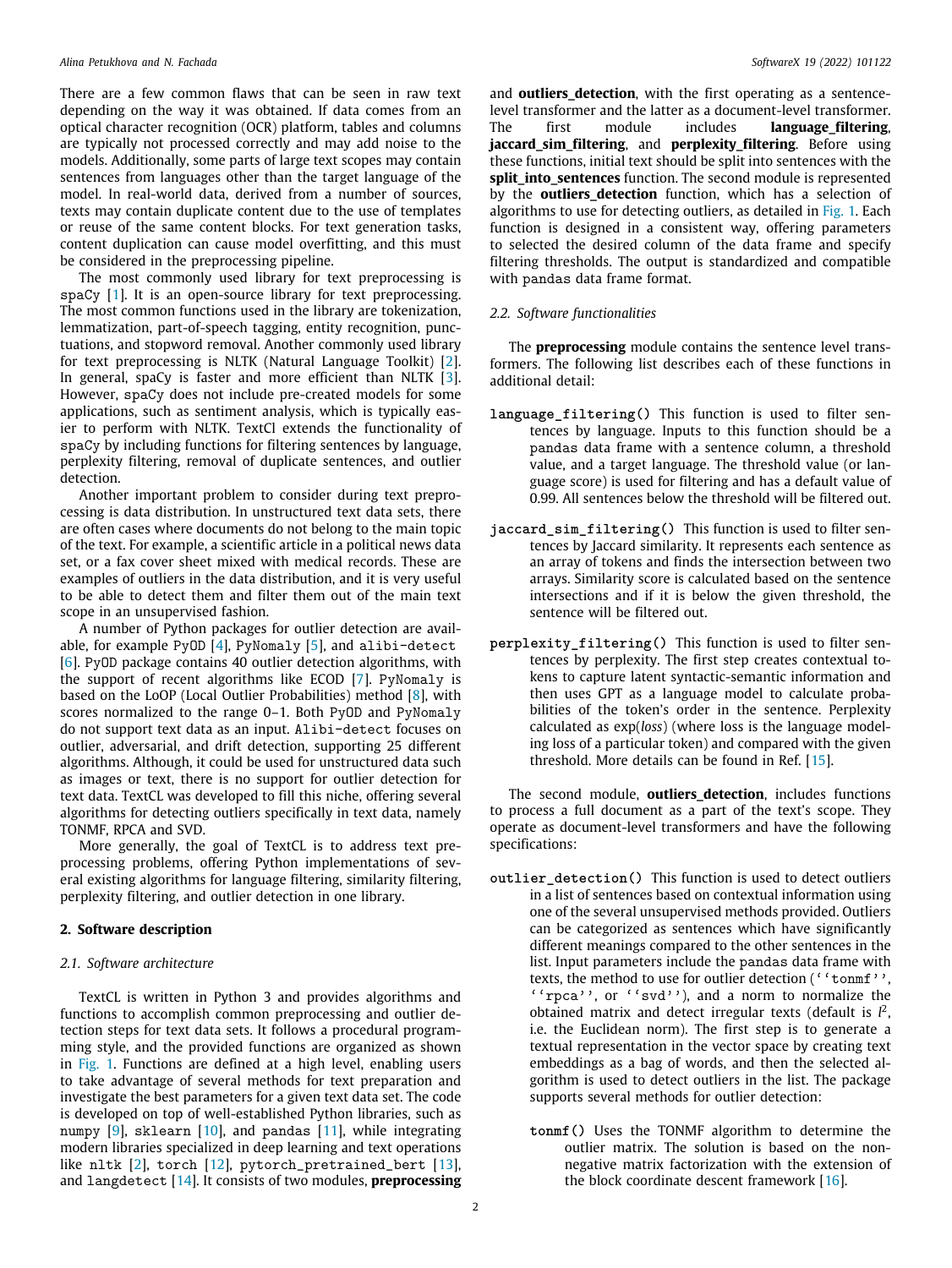

**Fig. 1.** Architecture of the TextCL package.

- <span id="page-2-0"></span>**rpca\_implementation()** Uses the Robust Principal Component Analysis (RPCA) algorithm to determine the outlier matrix. RPCA uses low-rank approximation and yields two matrices: a low-rank matrix *L* and a sparse matrix *S*. After normalization, the *S* matrix represents the outlier score for the document [[17](#page-5-16)[,18\]](#page-5-17).
- **svd()** Uses single value decomposition (SVD) to determine the outlier matrix, presented as a multiplication of the square root of the diagonal elements of the rectangular diagonal matrix *S* and the complex unitary matrix *V*.

#### **3. Illustrative examples**

These example demonstrate how to preprocess text, cleaning it up for the modeling stage. Usually, text preprocessing is performed manually and is very time-consuming. The TextCL package helps to identify and filter out (1) sentences in languages other than the target language, (2) linguistically unconnected and/or corrupted sentences, and (3), duplicate sentences.

Another feature of the package is the ability to identify and filter out outliers from the text scope. As outliers, we consider texts that do not contextually belong to the main topic of the text. It is important to be able to identify these anomalies without having labeled data, or, in other words, to be able to use a general approach for finding outliers in unstructured text.

This example will use a subset of the BBC data set [[19](#page-5-18)] with additional manually generated sentences. This data set is provided in the package's repository and will be subsequently referred to as the modified BBC data set. Nonetheless, TextCL can be used with any text data set loaded as a pandas data frame.

As a first step, load TextCl and auxiliary data processing packages (numpy and pandas):

import textcl import pandas as pd import numpy as np

Prepare the input data from the modified BBC data set bundled with TextCL. The example will demonstrate package capabilities on the subset of the BBC News data set. This subset contains 5 topics (business, entertainment, politics, sport, tech) with manually inserted texts to demonstrate the capabilities of the package. Load the modified BBC data set into memory:

input\_df = pd.read\_csv('prepared\_bbc\_dataset.csv').reset\_index()

The initial subset used in this example is presented in [Table](#page-3-0) [1.](#page-3-0) To be able to process/filter sentences from the text separately, it is necessary to split them as rows in a pandas data frame. The split\_into\_sentences() function is used for this purpose. The data loaded in the previous section has a column named ''text''. By default, the split\_into\_sentences() function expects to find texts in this column. However, an alternative name for this column can be specified in the function's text\_col parameter. Thus, splitting the data set texts into sentences is done as follows:

df = textcl.split\_into\_sentences(input\_df)

After splitting the text data set into sentences the df data frame will have the structure presented in [Table](#page-3-1) [2](#page-3-1).

*3.1. Preprocessing on the sentence level*

#### *3.1.1. Filtering on language*

The input to this function should be a pandas data frame (with "sentence" column), a threshold value, and a target language. The function, which depends on the langdetect [\[14\]](#page-5-13) package, returns the probabilities of the sentences belonging to the specified language. All sentences below this threshold will be filtered out. The next code statement shows how to filter sentences written in English with a threshold of 0.99. If applied to the modified BBC data set, it will remove the manually inserted Turkish and Russian sentences from the data set.

df = textcl.language\_filtering(input\_df, threshold=0.99, language='en')

#### *3.1.2. Filtering on Jaccard similarity*

The following code shows how to apply the jaccard\_sim\_filtering() function to filter sentences by Jaccard similarity with threshold of 0.8. If the similarity score is above the specified threshold, a sentence will be filtered out.

df = textcl.jaccard\_sim\_filtering(input\_df, threshold=0.8)

#### *3.1.3. Filtering on perplexity score*

The function perplexity\_filtering() is used to filter sentences by perplexity, i.e., when sentences are linguistically incorrect and/or unconnected with the remaining text.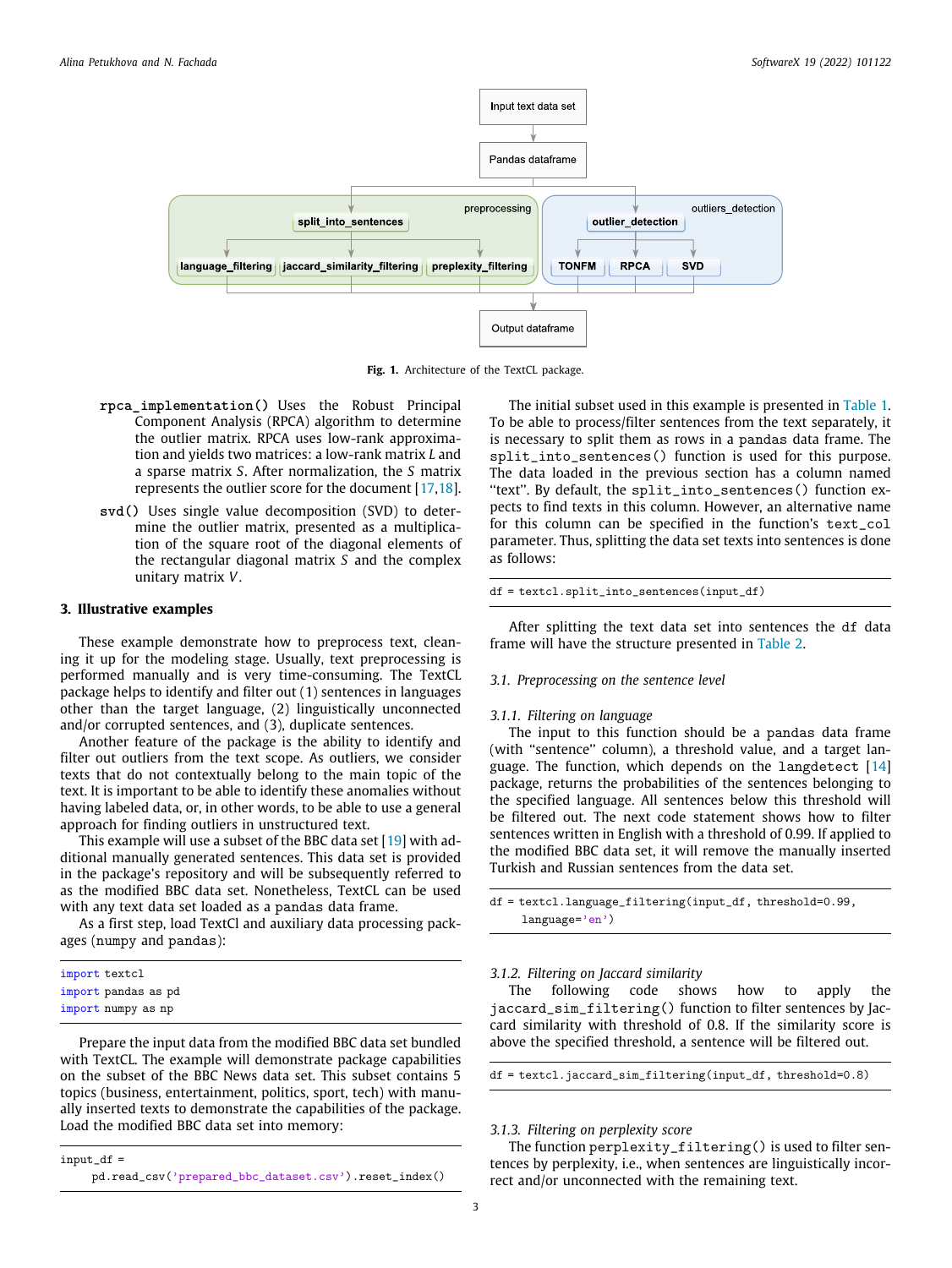**Table 1**

<span id="page-3-0"></span>

| rabie i<br>Initial subset of BBC data set. |                 |                                                 |  |  |
|--------------------------------------------|-----------------|-------------------------------------------------|--|--|
| Index                                      | Topic           | Text                                            |  |  |
| $\mathbf 0$                                | <b>Business</b> | WorldCom bosses' \$54 m payout Ten former direc |  |  |
| 1                                          | <b>Business</b> | Profits slide at India's Dr Reddy Profits at    |  |  |
| $\overline{2}$                             | <b>Business</b> | Liberian economy starts to grow The Liberian    |  |  |
| 3                                          | <b>Business</b> | UluslararasıPara Fonu (IMF), Liberya ekonomis   |  |  |
| 4                                          | Entertainment   | Singer Ian Brown 'in gig arrest' Former Stone   |  |  |
| 5                                          | Entertainment   | Blue beat U2 to top France honour Irish band    |  |  |
| 6                                          | Entertainment   | Housewives lift Channel 4 ratings The debut o   |  |  |
| 7                                          | Entertainment   | Домохозяйки подняли рейтинги канала             |  |  |
| 8                                          | Entertainment   | Housewives Channel 4 reytinglerini yükseltti A  |  |  |
| 9                                          | Politics        | Observers to monitor UK election Ministers wi   |  |  |
| 10                                         | Politics        | Lib Dems highlight problem debt People vulner   |  |  |
| 11                                         | Politics        | Minister defends hunting ban law The law bann   |  |  |
| 12                                         | Sport           | Legendary Dutch boss Michels dies Legendary D   |  |  |
| 13                                         | Sport           | Connors boost for British tennis Former world   |  |  |
| 14                                         | Sport           | Sociedad set to rescue Mladenovic Rangers are   |  |  |
| 15                                         | Tech            | Mobile games come of age The BBC News webs      |  |  |
| 16                                         | Tech            | PlayStation 3 processor unveiled The Cell pro   |  |  |
| 17                                         | Tech            | PC photo printers challenge printed pictures c  |  |  |
| 18                                         | Tech            | PC photo printers challenge pros Home printed   |  |  |
| 19                                         | Tech            | processor come pros 43 t6 43 Table data 342 5   |  |  |
| 20                                         | Tech            | Janice Dean currently serves as senior meteoro  |  |  |

#### **Table 2**

<span id="page-3-1"></span>Split by sentences BBC data set. For brevity, only a few sentences of the text at index 0 are shown.

| Index | Topic           | Text                                            | Sentence                                         |
|-------|-----------------|-------------------------------------------------|--------------------------------------------------|
|       | <b>Business</b> | WorldCom bosses' \$54 m payout Ten former direc | WorldCom bosses' \$54 m payout Ten former direc  |
|       | <b>Business</b> | WorldCom bosses' \$54 m payout Ten former direc | James Wareham, a lawyer representing one of t    |
|       | <b>Business</b> | WorldCom bosses' \$54 m payout Ten former direc | The remaining \$36 m will be paid by the directo |
|       | <b>Business</b> | WorldCom bosses' \$54 m payout Ten former direc | But, a spokesman for the prosecutor, New York    |
|       | <b>Business</b> | WorldCom bosses' \$54 m payout Ten former direc | Corporate governance experts said that if the    |

In general, perplexity is a measurement of how well a probability distribution or probability model predicts a sample. In the case of the text data, we will be checking the probability of the next word to be in the given sentence. A low perplexity indicates the probability distribution is good at predicting the word.

The first step creates contextual tokens to capture latent syntactic-semantic information provided by the pytorch\_pretrained\_bert package [\[20\]](#page-5-19) with pretrained openai-gpt tokenizer and using GPT as a language model with OpenAIGPTLMHeadModel. Perplexity is calculated as exp(*loss*), where *loss* is the language modeling loss of a particular token. The next block of code shows how to filter sentences from a data frame by perplexity using a specific threshold value.

|  |  |  | df = textcl.perplexity_filtering(input_df, threshold=1000) |
|--|--|--|------------------------------------------------------------|
|--|--|--|------------------------------------------------------------|

After applying all the preprocessing functions to the initial subset, as shown in the previous code snippets, the number of sentences reduced from 319 to 246. Turkish and Russian texts, partial duplicates, and linguistically incorrect sentences were removed. The final output is presented in [Table](#page-3-2) [3.](#page-3-2) TextCL's tutorial, available at <https://git.io/JsFYT>, offers additional details and insights on the presented workflow.

#### *3.2. Outlier filtering*

Outlier detection is an important task in text data mining. It can help us find unusual patterns that may be interesting and useful. Text data is uniquely challenging to outlier detection because of its sparsity and highly-dimensional nature.

There are many different techniques for anomaly detection, but they generally fall into one of two categories: supervised or unsupervised. Supervised methods require a training data set of normal and abnormal examples in order to learn a model which can then be used to classify new data points. Unsupervised

**Table 3**

<span id="page-3-2"></span>The modified BBC data set after preprocessing with TextCL.

| Index          | Text                                            |
|----------------|-------------------------------------------------|
| $\Omega$       | WorldCom bosses' \$54 m payout Ten former direc |
|                | Profits slide at India's Dr Reddy Profits at    |
| $\mathcal{D}$  | Liberian economy starts to grow The Liberian    |
| $\overline{4}$ | Singer Ian Brown 'in gig arrest' Former Stone   |
| 5              | Blue beat U2 to top France honour Irish band    |
| 6              | Housewives lift Channel 4 ratings The debut o   |
| 9              | Observers to monitor UK election Ministers wi   |
| 10             | Lib Dems highlight problem debt People vulner   |
| 11             | Minister defends hunting ban law The law bann   |
| 12             | Legendary Dutch boss Michels dies Legendary D   |
| 13             | Connors boost for British tennis Former world   |
| 14             | Sociedad set to rescue Mladenovic Rangers are   |
| 15             | Mobile games come of age The BBC News website   |
| 16             | PlayStation 3 processor unveiled The Cell pro   |
| 18             | PC photo printers challenge pros Home printed   |
| 20             | Janice Dean currently serves as senior meteoro  |

methods do not require such a training data set, and instead learning patterns from the structure of the data in order to identify outliers.

In this package, we used methods based on Non-Negative Matrix Factorization (NMF) [[21](#page-5-20)[,22\]](#page-5-21) to detect the text topics in an unsupervised fashion, so that we are able to detect outliers without labeling of topics.

The way it works is that NMF decomposes high-dimensional vectors into a lower-dimensional representation. These lowerdimensional vectors are non-negative, which also means their coefficients are non-negative. With this approach, we can use the fact that NMF is similar to probabilistic latent semantic indexing (pLSI) [\[23\]](#page-5-22) and latent Dirichlet allocation (LDA) [\[24\]](#page-5-23) generative models. From the original matrix, *A*, NMF yields two matrices, *W* and *H*. The former represents the topics detected in the text data set, while the latter contains the weights for those topics. In other words, *A* is the documents-by-words matrix, *W* is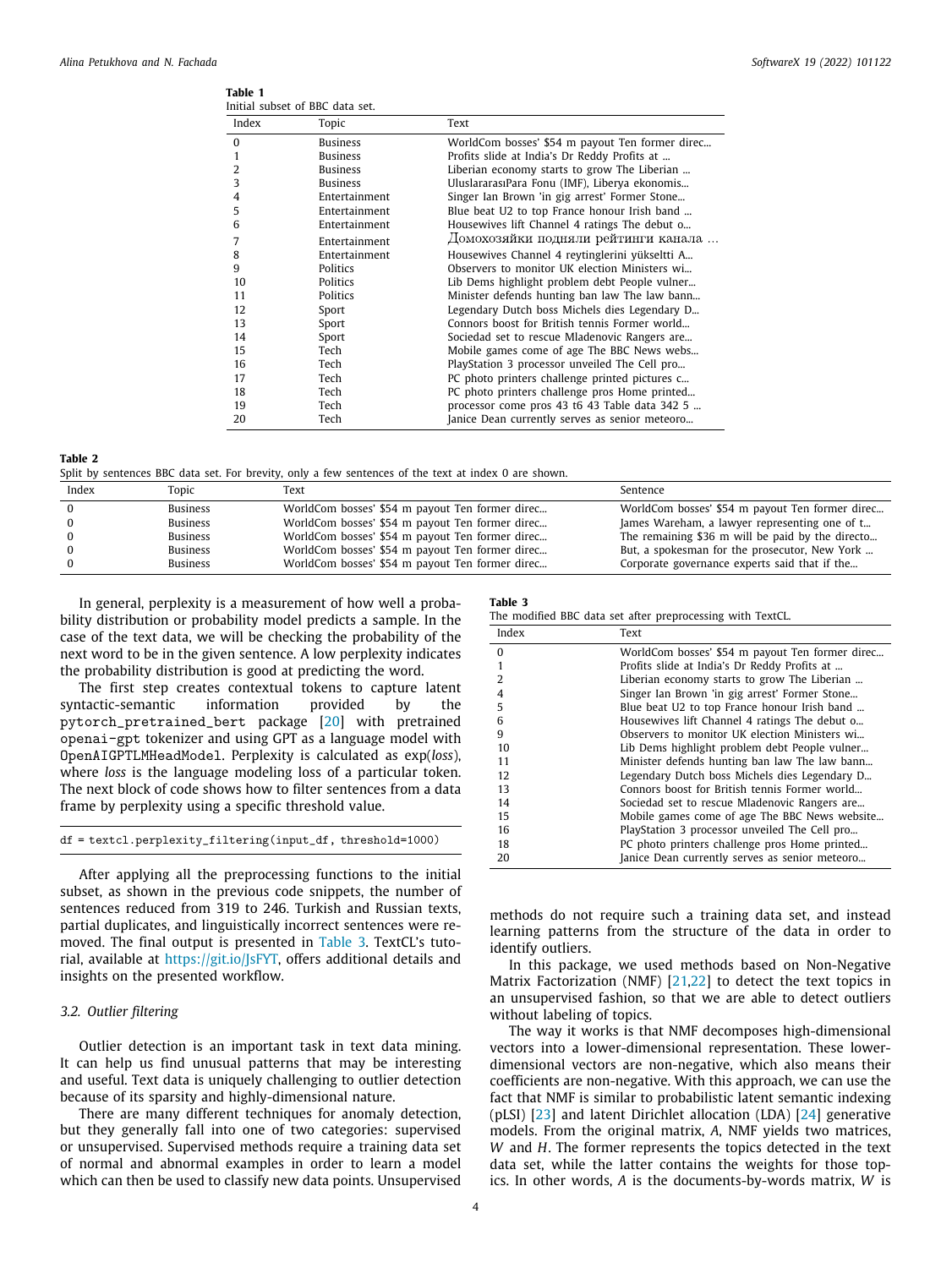

Fig. 2. ROC-curves for outlier detection in the BBC data set using the three outlier detection methods implemented in TextCL.

<span id="page-4-0"></span>the topics-by-words matrix, and *H* is the documents-by-topics matrix.

The outlier\_detection() function is used to detect outliers in a list of sentences based on contextual information using unsupervised methods. Text embeddings are created using a bagof-words model as an input for the implemented algorithms. The main input parameters for this function are the pandas data frame containing the texts, the method to use for outlier detection (TONMF by default), and the type of norm (*l* <sup>2</sup> by default) to normalize the obtained matrix and detect unrelated texts.

The outlier\_detection() function was tested for the "tech" category, that includes a manually inserted text outlier (*index* = 20). This outlier contains a person's profile instead of ''tech'' text. The next line of code selects rows which have ''tech'' in the *topic* column.

```
df = df [df.topic == 'tech']
```
With the "tech" news selected, we can run the outlier\_detection() function with the RPCA algorithm:

```
= = textcl.outlier_detection(df, method='rpca',
Z_threshold=1.0)
```
The text with  $index = 20$  was removed since it described a person's profile instead of tech news. The outliers can also be visualized with the use of the different algorithms. Code samples can be found in the package's tutorial.

The ROC curves produced by the different outlier detection techniques are shown in [Fig.](#page-4-0) [2](#page-4-0).

#### **4. Impact**

The main impact of the created software package on the community is its combination of the different filtering methods into one library. TextCL significantly simplifies text preprocessing for a variety of classification, prediction, text generation, and other NLP tasks in both academic and professional contexts.

The package provides the first Python implementation of the TONMF algorithm and allows the choice of different normalization functions for outlier detection. All algorithms in the package are designed to have simple calls with flexible parameters, allowing users with minimal Python experience to filter data frames and, by utilizing just one function, generate complex low-rank approximation matrices and detect outliers. Input parameters allow users to fine-tune the algorithms for the best fit of the processed data set. For example, for the specific data set used in the article, experimenting with the different outlier detection algorithms resulted in areas under curve from 0.531 (TONMF) to 0.618 (RPCA), as shown in [Fig.](#page-4-0) [2.](#page-4-0)

The TextCL package was initially designed with a focus on the field of the news data sets [[19](#page-5-18)[,25–](#page-5-24)[27](#page-5-25)]. However, TextCL is not limited to this specific area and can be used with a variety of textual data sets to improve input quality for later NLP modeling. The quality of preprocessing can be improved by finding the best parameter combination for the target data set area.

#### **5. Conclusions**

In this paper we presented TextCL, an open-source and versatile Python library for detecting and filtering various anomalies in